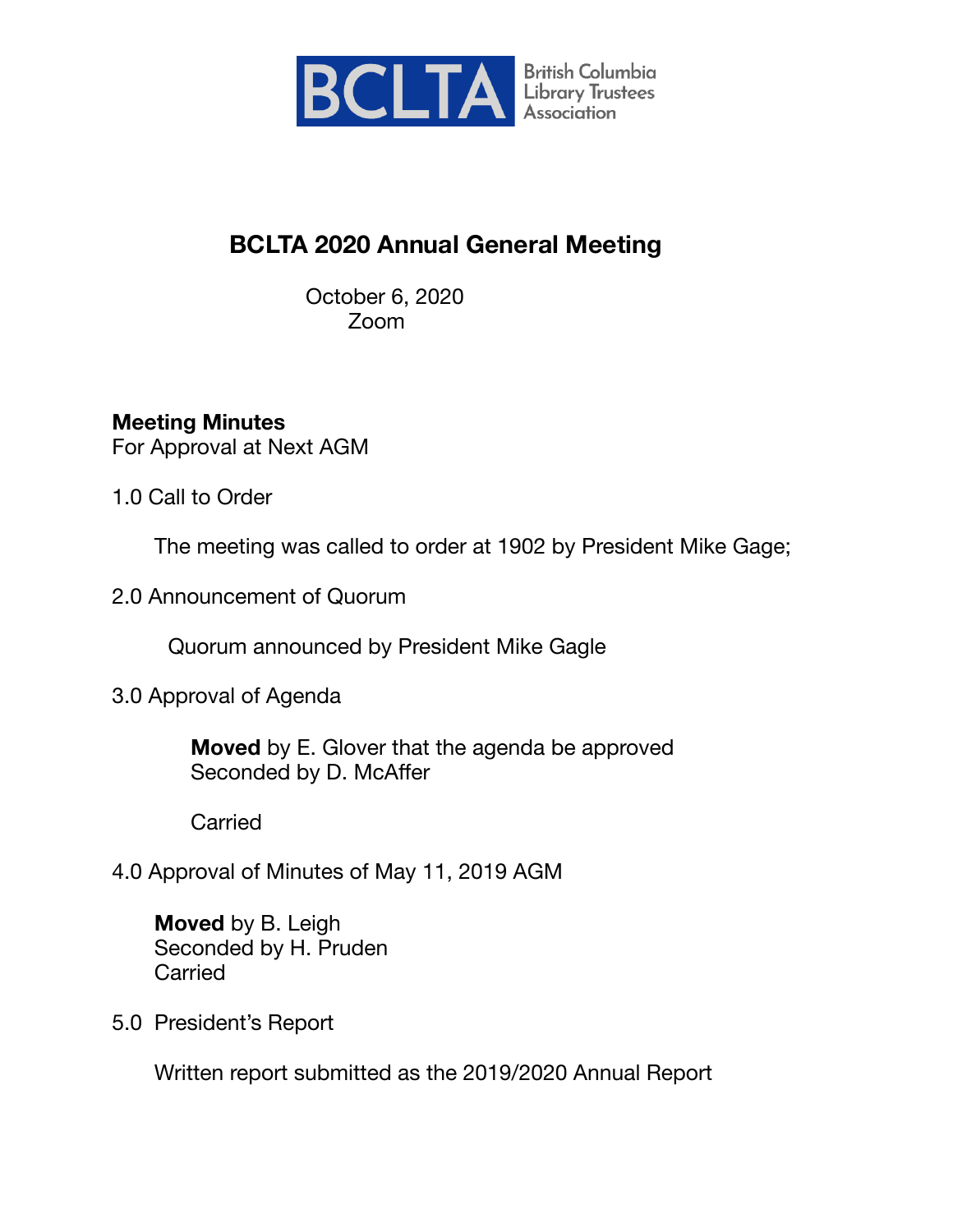

#### 5.1 Recognition of Departing Board Members

President Gagel recognized outgoing board members

 -Erin Carlson -Rhonda Sherwood

## 6.0 Report of the Financial Review Committee

a. 2019/2020 Financial Report

 Presentation of fiscal year ending January 31, 2019 Financial Statement presented as information by R. Sherwood

1. Statement of Operations Feb 1 2019 to Jan 31 2020 Our revenues, as usual, are the combination of annual membership fees, and fees to attend our workshops and conference. We also have received grants from the Ministry that go towards specific projects such as our conference speaker costs or revamping the TOP training. The combined of all these make up our annual revenues. Which, with the exception of the grants, is relatively stable year by year,

Our expenses are broken down into administration costs and program costs. Administration costs are at about 60% of revenue and cover costs such as our Executive Director, Director of Learning and Development and Book Keeping salaries, Our program costs, about 40% cover the expenses of workshops and conference.

2. Statement of Financial Position which is basically BCLTA's balance sheet.. Our assets combined are approximately \$81k. Including a \$50,000 reserve that is earmarked to cover any outstanding liabilities should the association have to wind down. The BCLTA has no liabilities.

Note- BCLTA did not have a financial review by an accountant as it was not cost efficient for our needs. The financials are very much in line with previous year. We have been getting our books reviewed with Quantum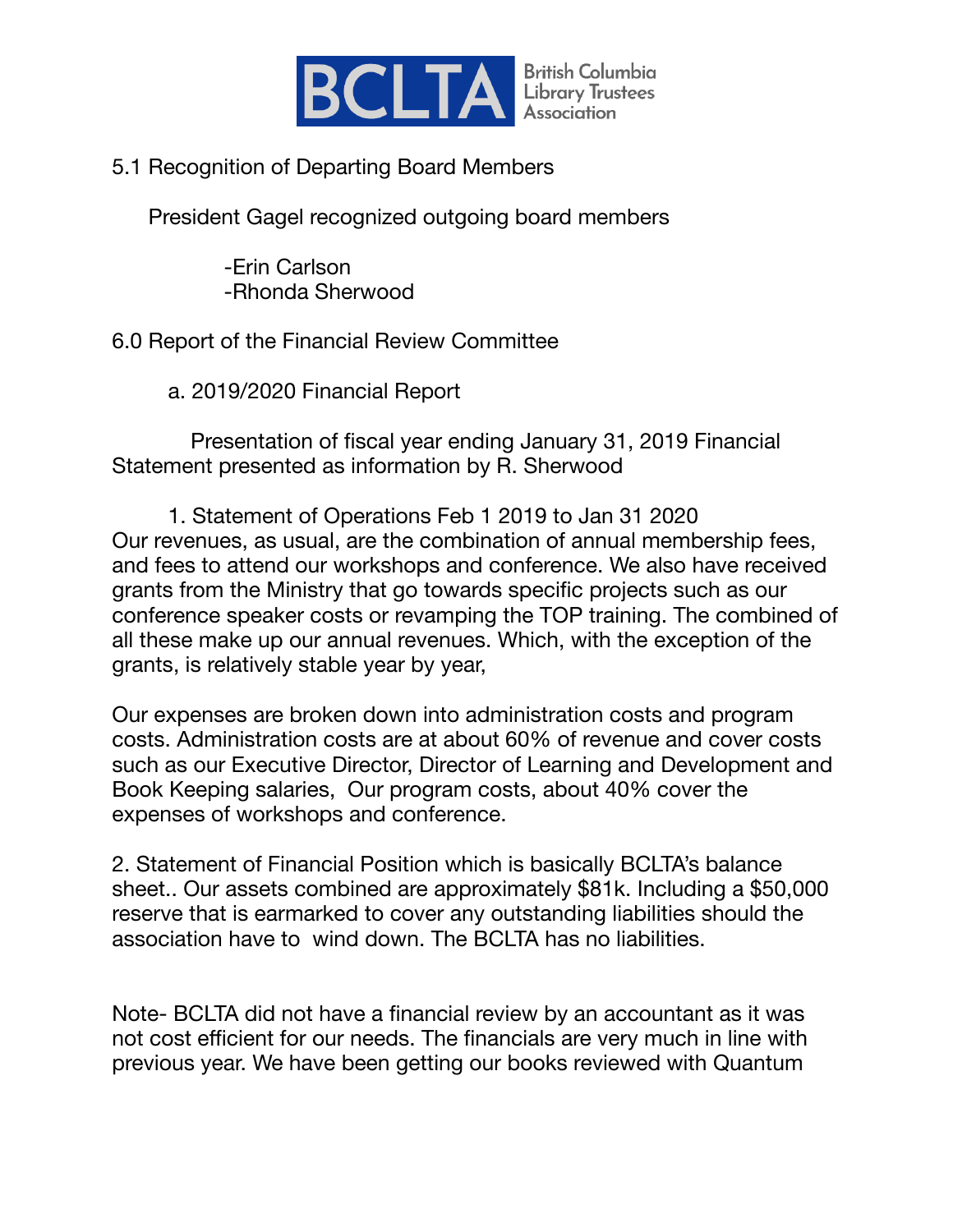

since 2013-14 and there has never been any concerns in the statements. There is nothing significantly different this year. 

b. 2020/2021 Budget

Presentation of 2020 budget by B. Kelly

 1. BCLTA applies grants and fees collected to the work that we do to supporting, representing, and connecting trustees. BCLTA's fiscal year runs end of January to end of January.

 2. The bulk the BCLTA budget is spent on staff, followed by membership programming, and then board expenses although this year board expenses will be minimal as because of COVID-19 restrictions on meetings.

 3. The BCLTA reorganization is reflected in the budget as it was planned for 2020. COVID-19 was unexpected and will be reflected in the year-end review of the budget as it has impacted the costs and revenues of in person meetings and workshops and the provincial grants associated with those in person meetings and workshops.

7.0 Report of the Nominations Committee

President Mike Gagel reported on behalf of the Nominations Commitee

 a ) Nominees for open Director Positions -Louise Hearty -Harlan Pruden

b ) Nominees for open Treasurer Position none

8.0 Nominations from the Floor

M. Gagel called for nominations from the floor for the office of **Director** 

 a ) Nominations from the floor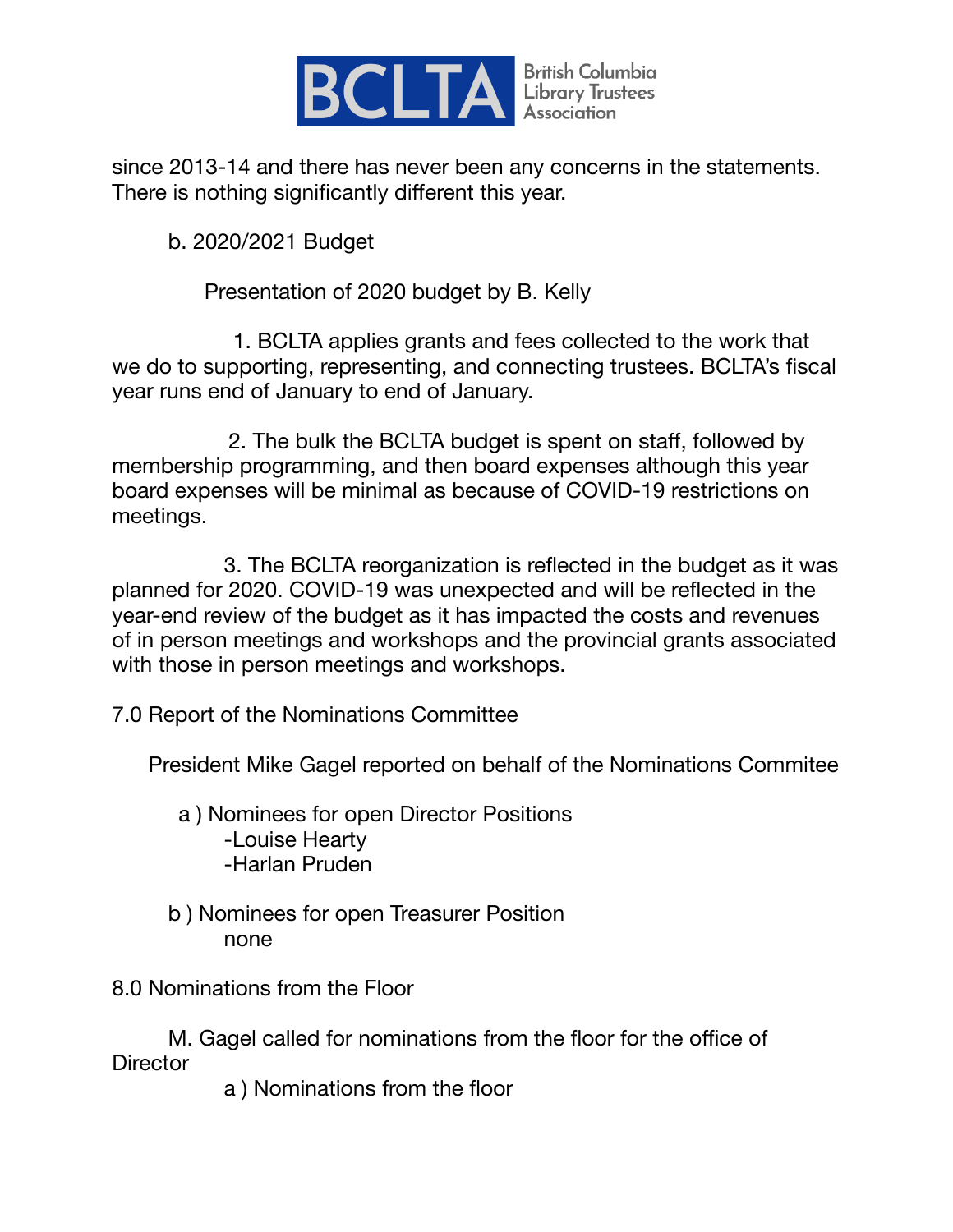

#### -B Leigh nominates Rhonda Sherwood -nomination accepted

 -M. Evans Nominate Louise Evans-Salt -nomination declined

#### 9.0 Election

9.1 Election of Directors

The following candidates were acclaimed

 -Harlan Pruden (2-year term) -Louise Hearty (2-year term) -Rhonda Sherwood (2-year term

9.2 Election of Treasurer

No nominators for the position of Treasurer

#### 10.0 Resolutions

A. Resolution to Amend Bylaw 2.1 pertaining to BCLTA memberships

 Moved by M. Gagel Seconded by R. Sherwood

B. Resolution to Amend Bylaw 4.2 pertaining to language regarding terms served by trustees.

 Moved by M. Gagel Seconded by R. Sherwood Opposed B. Leigh